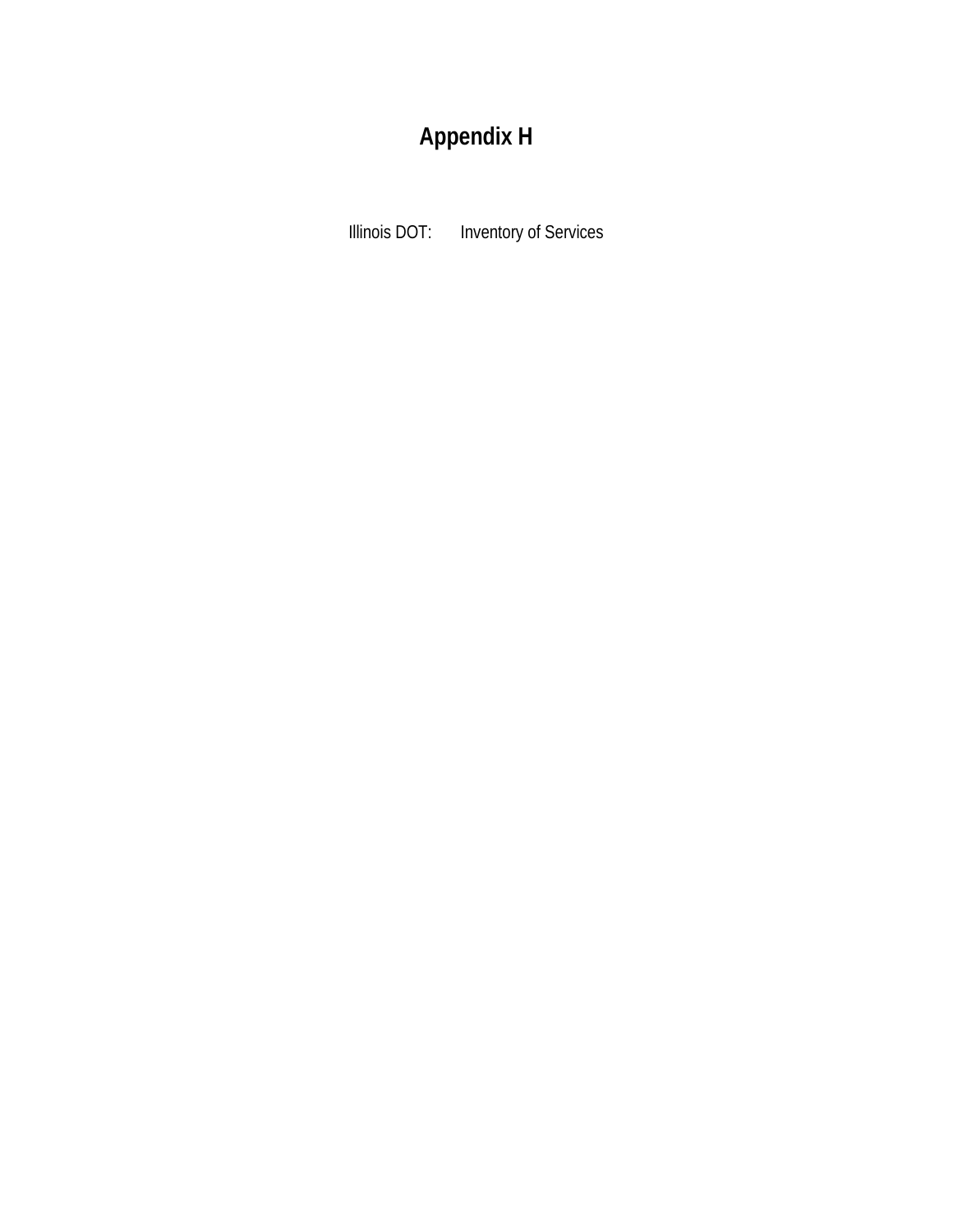

# **Downstate Illinois– Human Services Transportation Plan**

**Inventory of Services for Region** \_\_\_\_\_ (include Region #)

**Spring 2007**

**Reason for the Survey**– The Safe, Accountable, Flexible, Efficient Transportation Act, a Legacy for Users (SAFETEA-LU) was enacted in August 2005 and provides guaranteed funding for Federal surface transportation programs through FY 2009. SAFETEA-LU requires the establishment of a locally-developed, coordinated public transit – human services transportation plan (HSTP) for projects that receive funding through the following programs: Section 5310 Elderly and Individuals with Disabilities, Section 5316 Job Access Reverse Commute (JARC), and Section 5317 New Freedom.

In response to this requirement, the Illinois Department of Transportation-Division of Public and Intermodal Transportation is overseeing the development of the HSTP on a regional scale for areas across the state outside of the northeast region and in non-urbanized areas with a population less than 200,000.

The purpose of these plans is to identify strategies that encourage a more efficient use of available services that bring enhanced mobility to the region's older adults, persons with disabilities and individuals with lower incomes, as well as the general public.

As part of developing the plan, an inventory of available of transportation services for the region must be administered. Surveys must be completed by  $\leq$  date  $\geq$ . For more information, or to forward on completed survey, please contact the person below.

<return name, address, phone, fax, etc>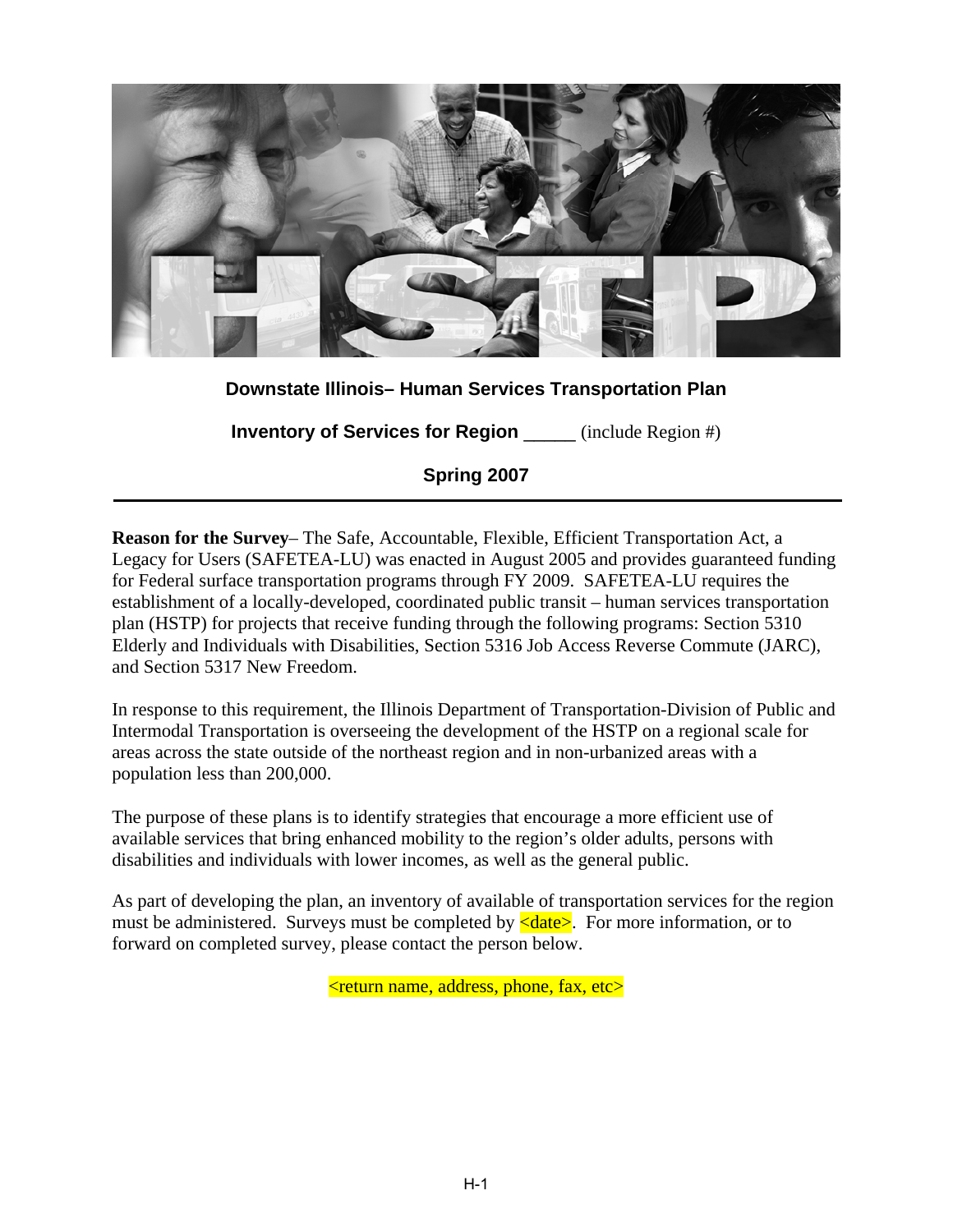**Page 2** 

# **I. ORGANIZATION CHARACTERISTICS AND SERVICES PROVIDED**

The first set of questions has to do with the general characteristics of your organization and the general nature of the services provided.

## **1. Identification of Organization:**

| $h_{-}$ | Address:                                                                                                                                                                                                                                          |                                  |                                                                                                                                                                                                                               |
|---------|---------------------------------------------------------------------------------------------------------------------------------------------------------------------------------------------------------------------------------------------------|----------------------------------|-------------------------------------------------------------------------------------------------------------------------------------------------------------------------------------------------------------------------------|
|         | c. City:                                                                                                                                                                                                                                          |                                  | Zip:                                                                                                                                                                                                                          |
| d.      | Telephone:                                                                                                                                                                                                                                        |                                  |                                                                                                                                                                                                                               |
| e.      | Name and Title of Individual Responding to Survey:                                                                                                                                                                                                |                                  |                                                                                                                                                                                                                               |
| f.      | E-mail of Respondent Contact:                                                                                                                                                                                                                     |                                  | the control of the control of the control of the control of the control of the control of the control of the control of the control of the control of the control of the control of the control of the control of the control |
| g.      | Agency Website:                                                                                                                                                                                                                                   |                                  |                                                                                                                                                                                                                               |
|         | 2. Please check the box that <b>best</b> describes your organization. (Check only one.)                                                                                                                                                           |                                  |                                                                                                                                                                                                                               |
|         | a. Publicly Sponsored Transit Agency<br>b. Social Service Agency – Public<br>c. Social Service Agency – Nonprofit<br>Medical Center/Health Clinic<br>$d_{-}$<br>Nursing Home<br>e.<br><b>Adult Day Care</b><br>f.<br>g. Municipal Office on Aging | $\mathbf{i}$ .<br>$\mathbf{1}$ . | <i>i</i> . University<br><b>Faith Based Organization</b><br>k. YMCA/YWCA<br><b>Red Cross</b><br>m. Private School<br>n. Neighborhood Center<br>o. Taxi/Wheelchair/Stretcher Service                                           |
|         | h. Nonprofit Senior Center                                                                                                                                                                                                                        |                                  | p. Other:                                                                                                                                                                                                                     |

**3. What are the** *primary* **and** *secondary* **functions/services of your organization?** *(PLEASE READ—Check box for primary and shade in box for secondary.)*

|  | a. Transportation              |  | Diagnosis/Evaluation          |
|--|--------------------------------|--|-------------------------------|
|  | b. Health Care                 |  | k. Job Placement              |
|  | c. Social Services             |  | <b>Residential Facilities</b> |
|  | d. Education                   |  | m. Income Assistance          |
|  | e. Counseling                  |  | n. Screening                  |
|  | f. Day Treatment               |  | o. Information/Referral       |
|  | g. Job Training                |  | p. Recreation/Social          |
|  | h. Employment                  |  | q. Homemaker/Chore            |
|  | <b>Rehabilitation Services</b> |  | Other                         |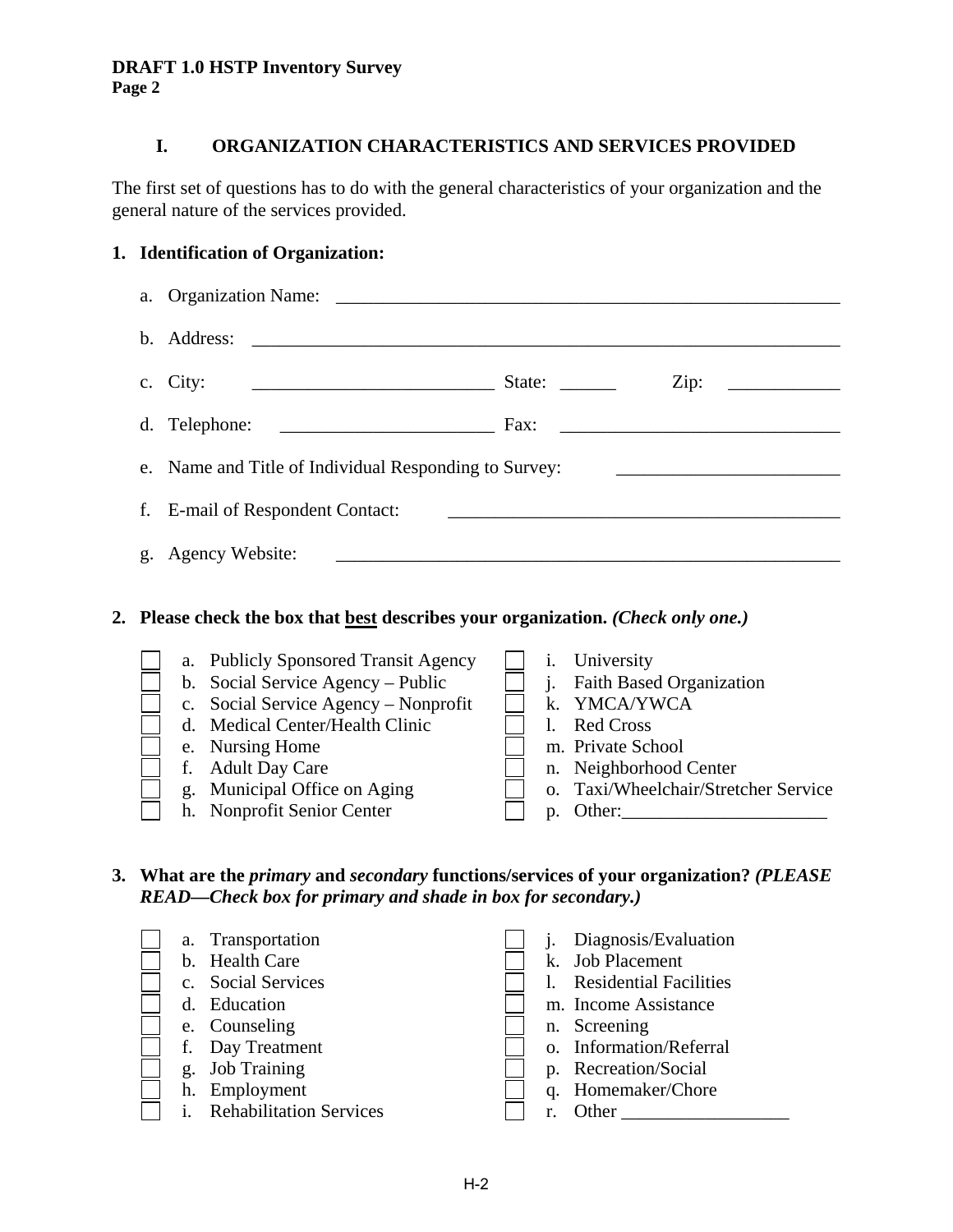**Page 3** 

## **4. Who is the legal authority to receive the funds (i.e. who is the grantee)?**

- a. Local government department or unit (city or county)
- b. Private nonprofit organization
- c. Mass Transit District
- d. Private, for-profit
- e. Other (Specify)  $\frac{1}{\sqrt{2}}$

**5. What is the geographic service area for the organization? If you have a map of the service area, please attach a copy to this survey.** 

Countywide only (Specify County or Counties): \_\_\_\_\_\_\_\_\_\_\_\_\_\_\_\_\_\_\_\_\_\_\_\_\_\_\_\_\_\_\_\_\_\_  $\mathcal{L}^{\mathcal{L}}$ 

\_\_\_\_\_\_\_\_\_\_\_\_\_\_\_\_\_\_\_\_\_\_\_\_\_\_\_\_\_\_\_\_\_\_\_\_\_\_\_\_\_\_\_\_\_\_\_\_\_\_\_\_\_\_\_\_\_\_\_\_\_\_\_\_\_\_\_\_\_\_\_\_\_\_\_

\_\_\_\_\_\_\_\_\_\_\_\_\_\_\_\_\_\_\_\_\_\_\_\_\_\_\_\_\_\_\_\_\_\_\_\_\_\_\_\_\_\_\_\_\_\_\_\_\_\_\_\_\_\_\_\_\_\_\_\_\_\_\_\_\_\_\_\_\_\_\_\_\_\_

\_\_\_\_\_\_\_\_\_\_\_\_\_\_\_\_\_\_\_\_\_\_\_\_\_\_\_\_\_\_\_\_\_\_\_\_\_\_\_\_\_\_\_\_\_\_\_\_\_\_\_\_\_\_\_\_\_\_\_\_\_\_\_\_\_\_\_\_\_\_\_\_\_\_

\_\_\_\_\_\_\_\_\_\_\_\_\_\_\_\_\_\_\_\_\_\_\_\_\_\_\_\_\_\_\_\_\_\_\_\_\_\_\_\_\_\_\_\_\_\_\_\_\_\_\_\_\_\_\_\_\_\_\_\_\_\_\_\_\_\_\_\_\_\_\_\_\_\_

 $\overline{\phantom{a}}$  ,  $\overline{\phantom{a}}$  ,  $\overline{\phantom{a}}$  ,  $\overline{\phantom{a}}$  ,  $\overline{\phantom{a}}$  ,  $\overline{\phantom{a}}$  ,  $\overline{\phantom{a}}$  ,  $\overline{\phantom{a}}$  ,  $\overline{\phantom{a}}$  ,  $\overline{\phantom{a}}$  ,  $\overline{\phantom{a}}$  ,  $\overline{\phantom{a}}$  ,  $\overline{\phantom{a}}$  ,  $\overline{\phantom{a}}$  ,  $\overline{\phantom{a}}$  ,  $\overline{\phantom{a}}$ 

 $\overline{\phantom{a}}$  , and the contribution of the contribution of the contribution of the contribution of the contribution of the contribution of the contribution of the contribution of the contribution of the contribution of the

 $\Box$  Citywide only (Specify):

Both city and countywide (Specify):

Other (Specify):

**6. Does your organization impose eligibility requirements on those persons who are provided transportation?** *(Check one.)* 

 $\Box$  Yes  $\Box$  No

**If yes, please define those basic requirements below (***e.g.***, Medicaid only, low-income only, destination purpose, etc).** 

\_\_\_\_\_\_\_\_\_\_\_\_\_\_\_\_\_\_\_\_\_\_\_\_\_\_\_\_\_\_\_\_\_\_\_\_\_\_\_\_\_\_\_\_\_\_\_\_\_\_\_\_\_\_\_\_\_\_\_\_\_\_\_\_\_\_\_\_\_\_\_\_\_\_

 $\overline{\phantom{a}}$  , and the contribution of the contribution of the contribution of the contribution of the contribution of the contribution of the contribution of the contribution of the contribution of the contribution of the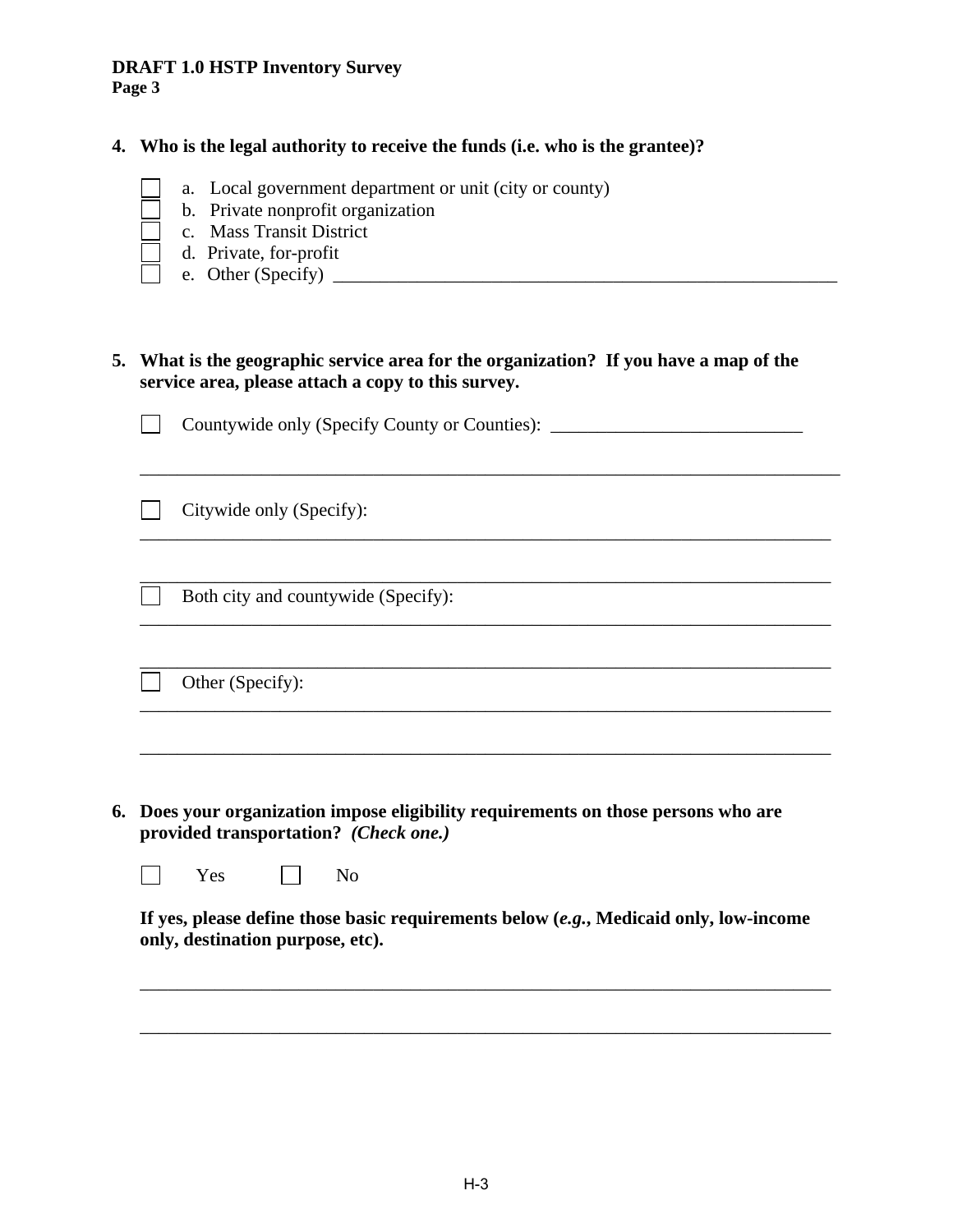**7. Is your organization involved in the** *direct operation* **of transit for the general public and/or transportation services for human service agency clients?** *(Check one.)* 

| ex<br>- - |  | ง∩ |
|-----------|--|----|
|-----------|--|----|

**8. Does your organization** *purchase transportation* **on behalf of clients or the general public from other service providers?** *(Check one.)* 

| Yes | No |
|-----|----|
|-----|----|

**If the answer to Question 7 is "No," and the answer to Question 8 is "Yes," Skip to Question 28 and continue the survey.** 

**If the answer to both questions is "No," Skip to Question 30 and continue the survey.**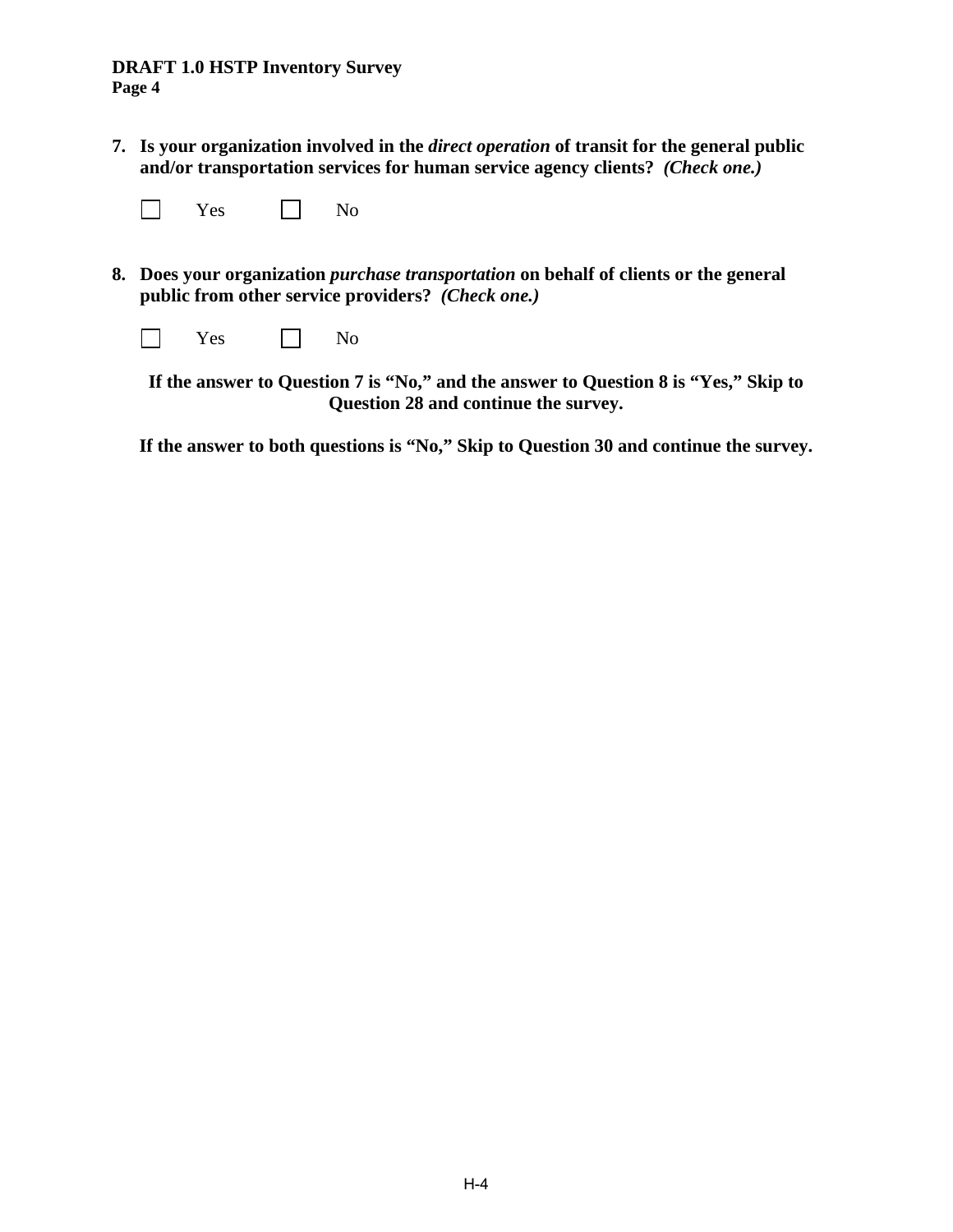#### **II. TRANSPORTATION SERVICES PROVIDED**

**Service Providers Only.** In this section, explain the various methods by which your organization delivers public transit or human service agency transportation. Exclude meal deliveries or other non-passenger transportation services that may be provided.

#### **9. Which mode of transit service delivery best describes your methods of service delivery?** *(Check all that apply.)*

- a. Fixed route (fixed path, fixed schedule, with designated stops)
- b. Demand response (includes casual appointments and regular clients attending daily program activities)
- c. Route and/or point deviation
- d. Taxi
- e. Other (Specify)  $\qquad \qquad$

#### **10. In what manner does your organization directly provide, purchase, operate, or arrange transportation?** *(Check all that apply.)*

|              | <b>Mode of Transportation</b>                                                      | Services for the<br><b>General Public</b> | <b>Client Only</b><br><b>Services</b> |  |
|--------------|------------------------------------------------------------------------------------|-------------------------------------------|---------------------------------------|--|
|              |                                                                                    | (Check All That Apply)                    |                                       |  |
| a)           | Personal vehicles of agency staff                                                  |                                           |                                       |  |
| $\mathbf{b}$ | Agency employees using agency owned fleet vehicles                                 |                                           |                                       |  |
| $\mathbf{c}$ | Pre-purchased tickets, tokens, passes for other modes of<br>paratransit/transit    |                                           |                                       |  |
| d)           | Reimbursement of mileage or auto expenses paid to clients,<br>families, or friends |                                           |                                       |  |
| e)           | Volunteers                                                                         |                                           |                                       |  |
| f)           | Information and referral about other community<br>transportation resources         |                                           |                                       |  |
| g)           | Operate own transportation program using agency owned<br>vehicles and staff        |                                           |                                       |  |
| h)           | Other (Describe in space provided below)                                           |                                           |                                       |  |

Please describe any other methods in which your organization delivers transportation services not previously checked in Question 10a through 10g.

\_\_\_\_\_\_\_\_\_\_\_\_\_\_\_\_\_\_\_\_\_\_\_\_\_\_\_\_\_\_\_\_\_\_\_\_\_\_\_\_\_\_\_\_\_\_\_\_\_\_\_\_\_\_\_\_\_\_\_\_\_\_\_\_\_\_\_\_\_\_\_\_\_\_\_

\_\_\_\_\_\_\_\_\_\_\_\_\_\_\_\_\_\_\_\_\_\_\_\_\_\_\_\_\_\_\_\_\_\_\_\_\_\_\_\_\_\_\_\_\_\_\_\_\_\_\_\_\_\_\_\_\_\_\_\_\_\_\_\_\_\_\_\_\_\_\_\_\_\_\_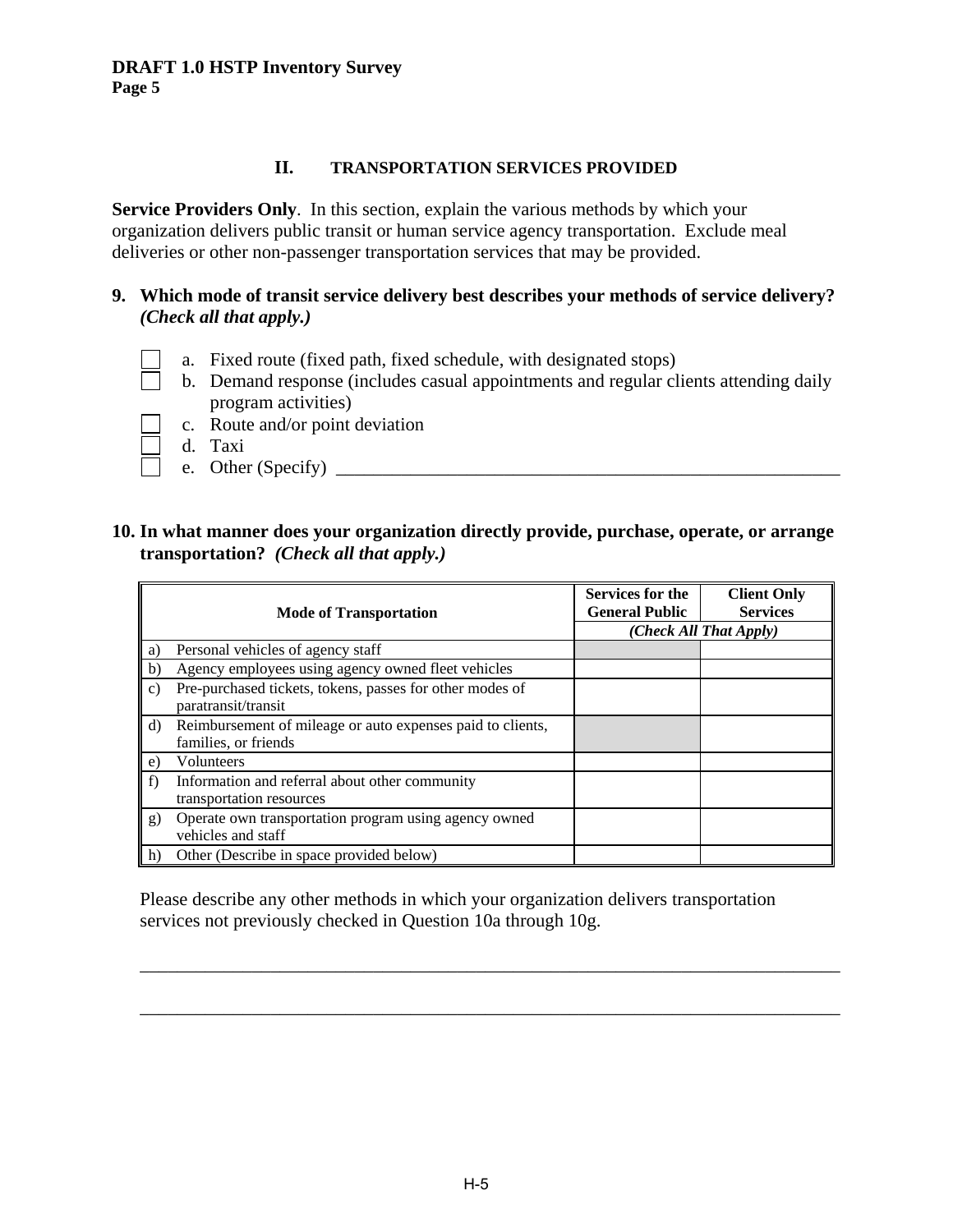**11. Please provide the following information regarding the vehicle fleet used in the provision of transportation services provided directly by your agency. The vehicle type(s) used include the following:** 

|              | <b>Vehicle Type</b>                                                                                            | <b>Total</b><br><b>Number</b> | <b>Total</b><br>Capacity | <b>Number</b><br>Owned | <b>Number</b><br><b>Leased</b> | No. Owned or<br>Leased:<br>Wheelchair<br>Accessible |
|--------------|----------------------------------------------------------------------------------------------------------------|-------------------------------|--------------------------|------------------------|--------------------------------|-----------------------------------------------------|
| a)           | Sedans                                                                                                         |                               |                          |                        |                                |                                                     |
| $\mathbf{b}$ | Station wagons                                                                                                 |                               |                          |                        |                                |                                                     |
| $\mathbf{c}$ | Minivans                                                                                                       |                               |                          |                        |                                |                                                     |
| $\rm d$      | Standard 15-passenger vans                                                                                     |                               |                          |                        |                                |                                                     |
| e)           | Converted 15-passenger vans (e.g.,<br>raised roof, wheelchair lift)                                            |                               |                          |                        |                                |                                                     |
| f)           | Light-duty bus (body-on-chassis type<br>construction seating between 16-24<br>passengers)                      |                               |                          |                        |                                |                                                     |
| g)           | Medium duty bus (body-on-chassis type<br>construction seating over 22 passengers<br>with dual rear wheel axle) |                               |                          |                        |                                |                                                     |
| h)           | School bus (yellow school bus seating<br>between 25 and 60 students                                            |                               |                          |                        |                                |                                                     |
| $\mathbf{i}$ | Medium or heavy duty transit bus                                                                               |                               |                          |                        |                                |                                                     |
| $\rm j)$     | Other (Describe):                                                                                              |                               |                          |                        |                                |                                                     |

**Note: "Number Owned" and "Number Leased" should add to equal "Total Number."** 

#### **12. What type of communications device/system is used?** *(Check all that apply.)*

 Cellular phones Two-way mobile radios requiring FCC license Pagers Mobile data terminals Other (describe): None

## **12. Define the level of passenger assistance provided for users of your transportation service.** *(Check all that apply.)*

| Curb-to-curb <i>(i.e., drivers will assist passengers in and out of vehicle only)</i> .      |
|----------------------------------------------------------------------------------------------|
| Door-to-door <i>(i.e., drivers will assist passengers to the entrance of their origin or</i> |
| destination).                                                                                |
| Door-through-door (i.e., driver will assist passengers to inside destination).               |
| Drivers are permitted to assist passengers with a limited number of packages.                |
| Drivers are permitted to assist passengers with an unlimited number of packages.             |
| We provide personal care attendants or escorts to those passengers who require such          |
| services.                                                                                    |
| Passengers are permitted to travel with their own personal care attendants or escorts.       |
|                                                                                              |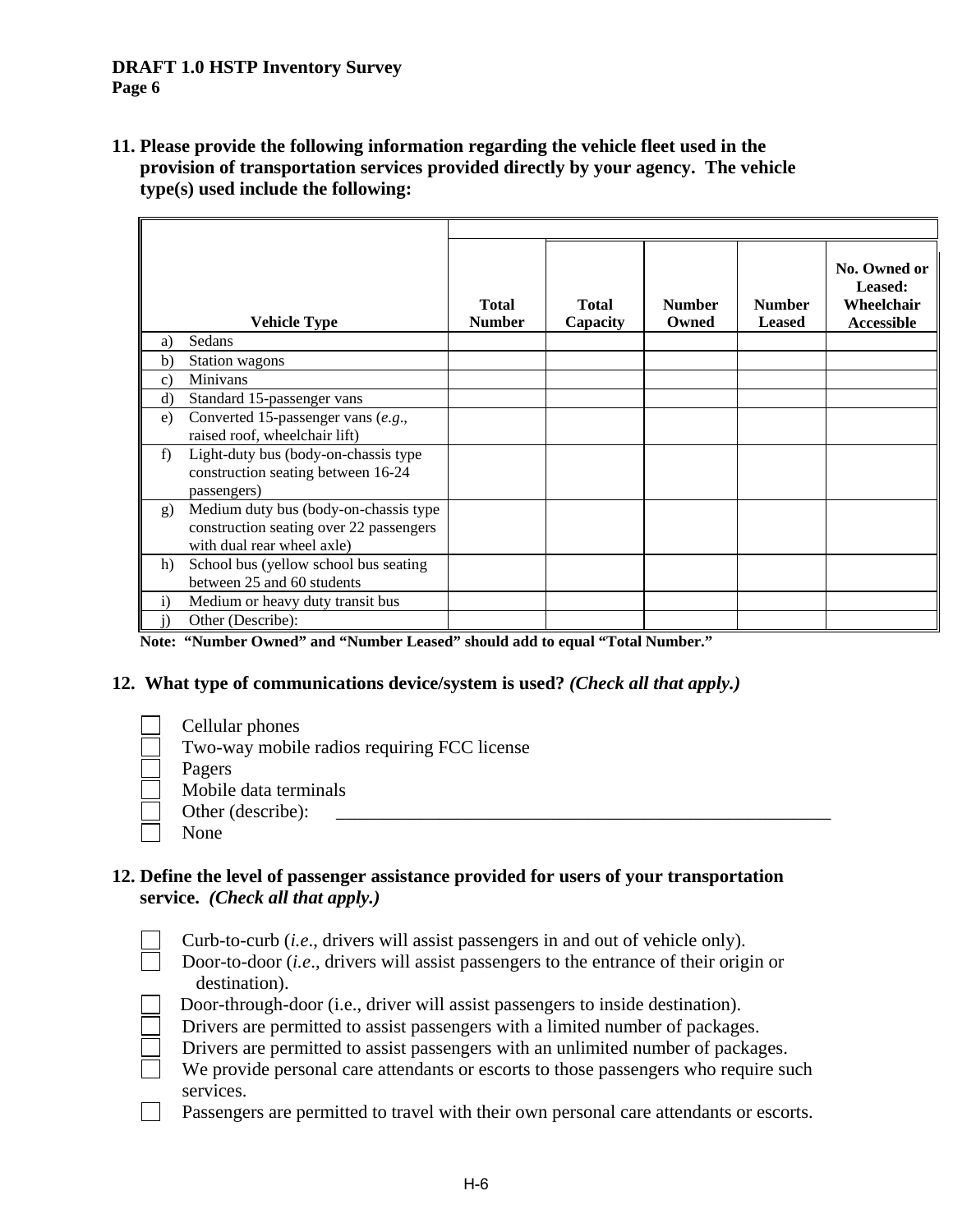**13. What are the daily hours and days of operation for your transportation services? Check days and list hours of operation in the space provided.** 

|                                | Mon | Tues | Wed | Thu | Fri | Sat | Sun |
|--------------------------------|-----|------|-----|-----|-----|-----|-----|
| Transportation service begins: |     |      |     |     |     |     |     |
| Transportation service ends:   |     |      |     |     |     |     |     |

#### **14. How do clients/customers access your transportation services?**

There are no advance reservation requirements.

 Clients/customers must make an advance reservation (*e.g*., by telephone, facsimile internet, arrangement through a third party, etc).

#### **15. If advance reservations are required, what notice must be provided?**

| We use a real-time reservation policy.                                  |
|-------------------------------------------------------------------------|
| Customers/clients must call for a reservation 24 hours before travel.   |
| Customers/clients must call for a reservation two days before travel.   |
| Customers/clients must call for a reservation three days before travel. |
| Customers/clients must call for a reservation four days before travel.  |
| Customers/clients must call for a reservation five days before travel.  |
| Customers/clients must call for a reservation one week before travel.   |
| Other (Define):                                                         |
|                                                                         |

#### **16. Will you accommodate a same day or late reservation if space is available?**

| $\mathbf{V}$<br>Yes |  | No |
|---------------------|--|----|
|---------------------|--|----|

Explain  $\Box$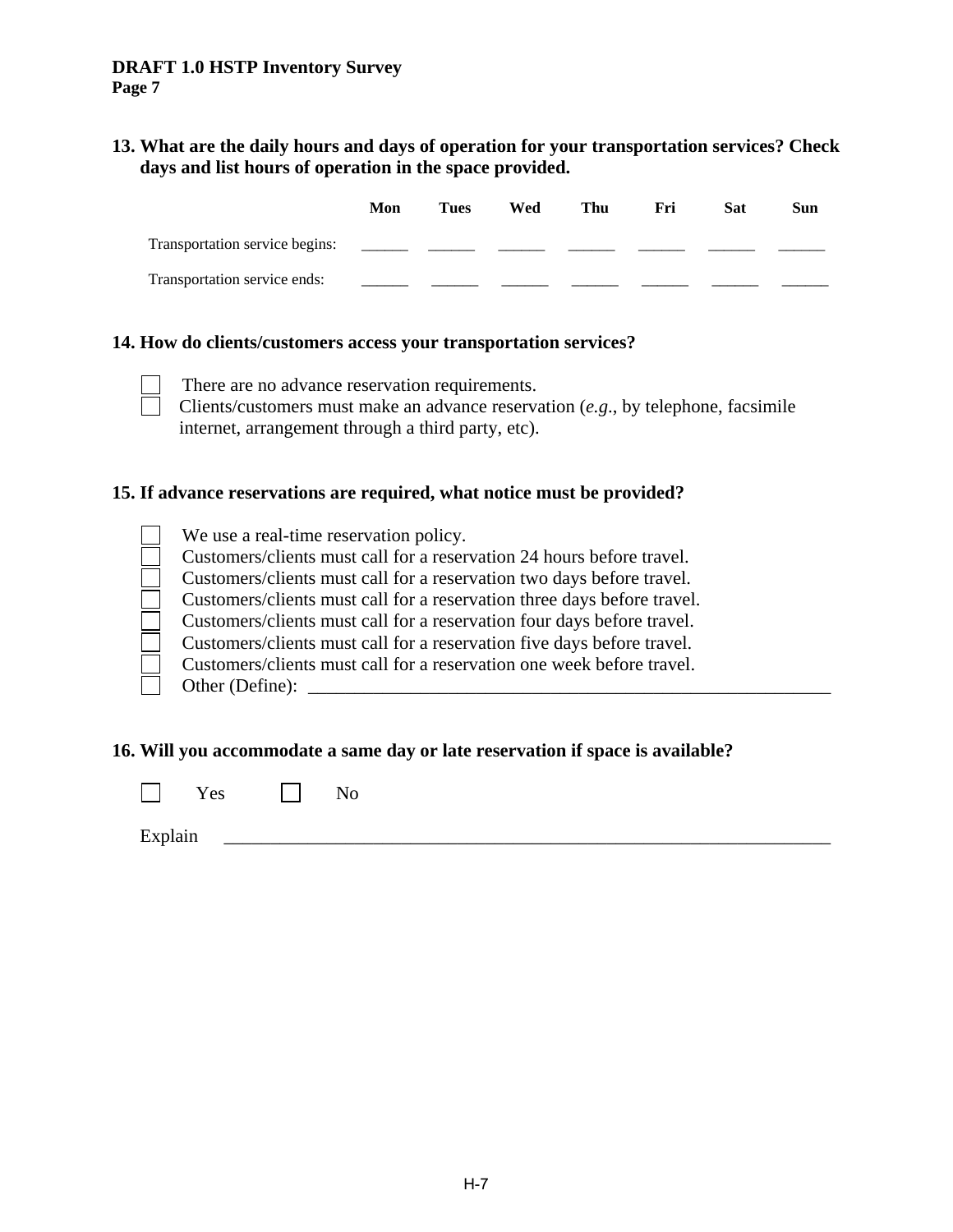# **III. RIDERSHIP**

The following questions have to do with client/patron caseload and/or client ridership.

**17. Please provide your organization's annual passenger statistics. If possible, use data for the most recently completed 12-month period for which data is available. Complete questions (a) through (f).** 

| <b>Unduplicated Persons/Passenger Trips</b>                          | <b>Services for the</b><br><b>General Public</b> | <b>Client Only</b><br><b>Services</b> |
|----------------------------------------------------------------------|--------------------------------------------------|---------------------------------------|
| Total number of <b>persons</b> provided transportation<br>a)         |                                                  |                                       |
| Total number of passenger $trips^2$ (most recent fiscal year)<br>b)  |                                                  |                                       |
| Estimated number of $trips^2$ which the riders use a<br>$\mathbf{c}$ |                                                  |                                       |
| wheelchair                                                           |                                                  |                                       |

In the above table, use the following definitions:

- $<sup>1</sup>$  A "person" is an unduplicated count of individuals receiving service (a person riding the vehicle</sup> 200 trips per year is counted as one person).
- $2 \text{ A "trip" equals one person getting on a vehicle one time. Most riders make two or more trips a day.}$ since they get on once to go somewhere and then get on again to return.

Answer the following questions about figures provided in the table above:

- d) Are ridership figures exact?
- e) Are ridership figures estimates?
- f) Time period for counts or estimates: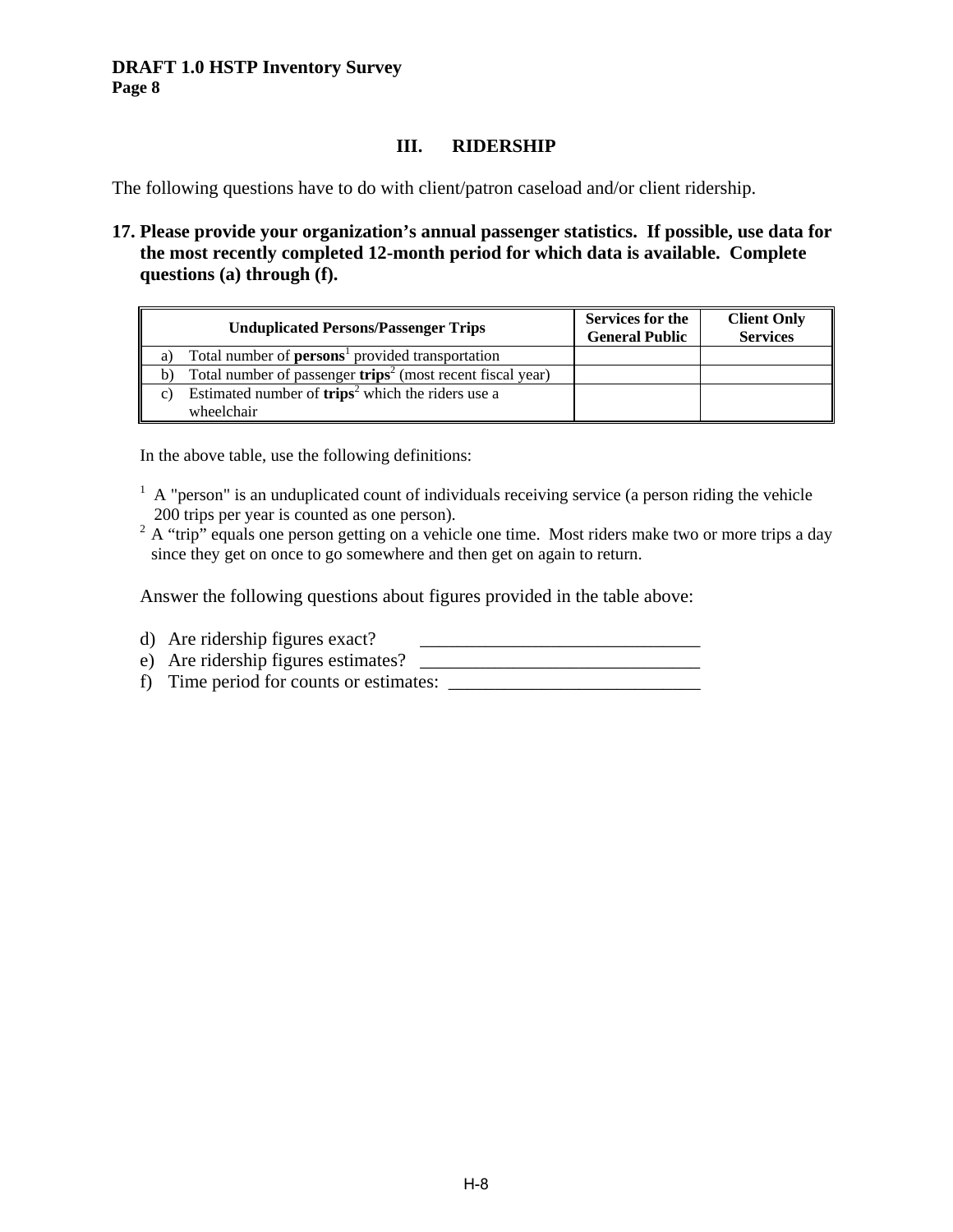# **IV. ANNUAL EXPENDITURES AND REVENUES**

The following questions concern your **transportation** funding sources and annual revenues and expenditures.

|  |                               | 18. Does your organization charge a fare or fee for providing transportation services?        |
|--|-------------------------------|-----------------------------------------------------------------------------------------------|
|  | Yes                           | N <sub>o</sub>                                                                                |
|  | If yes, what is the fare/fee? |                                                                                               |
|  |                               |                                                                                               |
|  |                               | 19. Does the organization provide any discounts for the elderly or persons with disabilities? |
|  | Yes                           | N <sub>o</sub>                                                                                |
|  | If yes, what is the discount? |                                                                                               |
|  | transportation services?      | 20. Does your organization accept any donations from seniors to offset the cost of providing  |
|  | Yes                           | N <sub>o</sub>                                                                                |
|  |                               |                                                                                               |
|  |                               | 21. What are the beginning and ending dates of your organization's fiscal year?               |

Beginning: \_\_\_\_\_\_\_\_\_\_\_\_\_\_\_\_ Ending: \_\_\_\_\_\_\_\_\_\_\_\_\_\_\_\_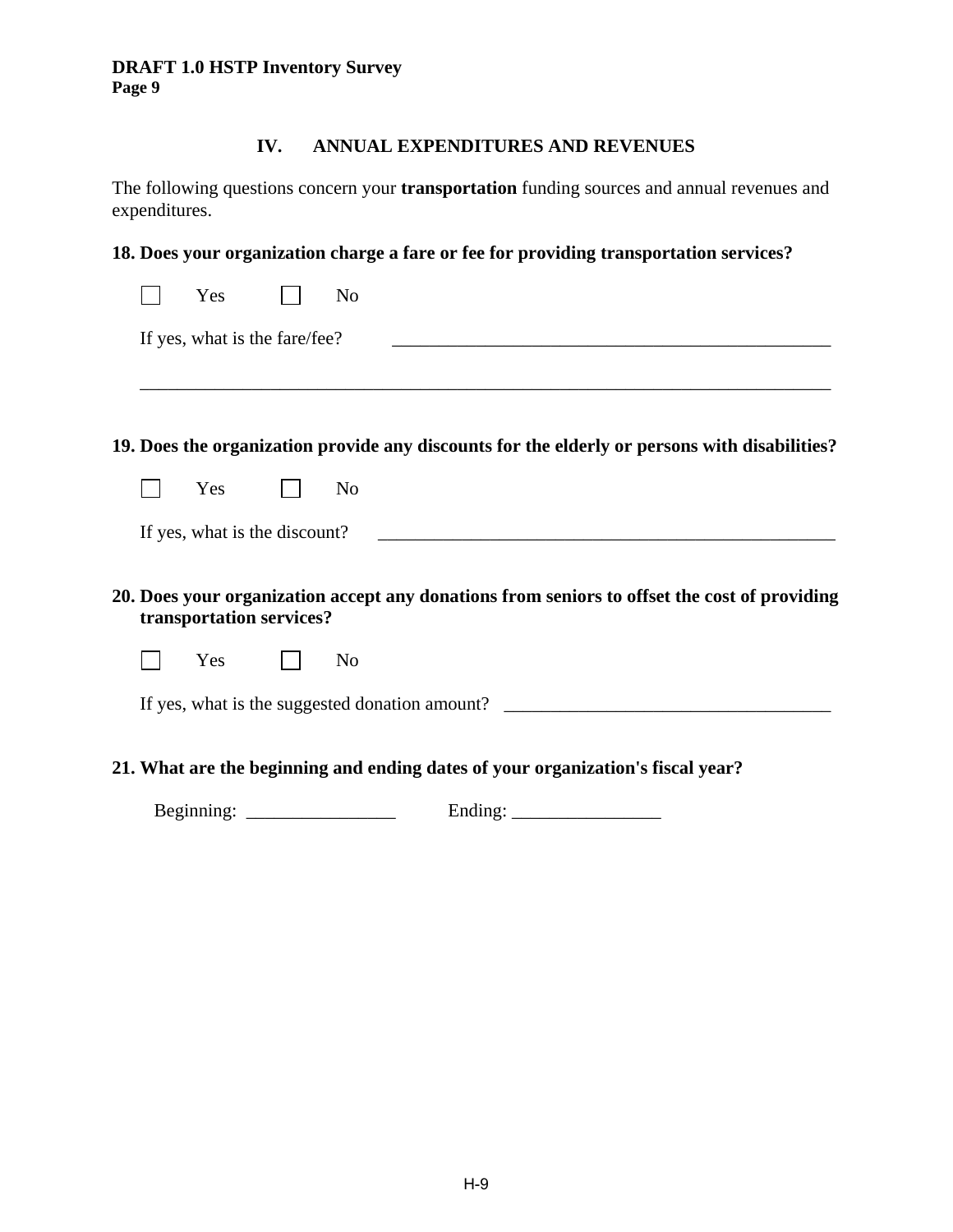**22. What are your transportation operating revenues?** (see fact sheets on fares and revenues for further explanation)

| Category                                                            | Actual, FY 2006 |
|---------------------------------------------------------------------|-----------------|
|                                                                     |                 |
| <b>Transportation Operating Revenues - List Individually</b>        |                 |
| a) Fares Collected from Passengers Through Cash, or Tickets/Tokens  |                 |
| Purchased by Passengers (Include Client Fees and/or General Public  |                 |
| Fares Here)                                                         |                 |
| b) Revenues Collected From Cash or Ticket/Tokens Purchased by Third |                 |
| Parties on Behalf of Passengers                                     |                 |
| c) Reimbursements for Services Obtained from Third Parties $(e.g.,$ |                 |
| Medicaid Reimbursements)                                            |                 |
| d) City Government Appropriations                                   |                 |
| e) County Government Appropriate                                    |                 |
| f) State Government Appropriation (e.g., DOAP)                      |                 |
| g) Federal Grants: DOT-FTA                                          |                 |
| FTA Section 5307<br>1)                                              |                 |
| 2)<br>FTA Section 5311                                              |                 |
| 3)<br>FTA Section 5310                                              |                 |
| FTA Section 5316 (JARC)<br>4)                                       |                 |
| $\overline{5)}$<br>FTA Section 5317 (New Freedom)                   |                 |
| h) Federal Grants: non-DOT                                          |                 |
| Temporary Assistance for Needy Families (TANF)<br>1)                |                 |
| Title IIIB-(Older Americans Act)<br>2)                              |                 |
| 3)<br>Medicaid-Title XIX                                            |                 |
| Social Services Block Grant-Title XX<br>4)                          |                 |
| 5)<br>DOL Welfare to Work                                           |                 |
| Workforce Investment Act<br>6)                                      |                 |
| <b>Community Services Block Grant</b><br>7)                         |                 |
| 8)<br><b>Community Development Block Grant</b>                      |                 |
| 9)<br>Administration on Developmental Disabilities                  |                 |
| 10) Mental Health Programs                                          |                 |
| 11) Vocational Rehabilitation Programs                              |                 |
| Other (List)<br>12)                                                 |                 |
|                                                                     |                 |
| Advertising<br>g)                                                   |                 |
| h) Contributions (specify)                                          |                 |
| Donations (specify)<br>$\mathbf{i}$                                 |                 |
|                                                                     |                 |
| Other, not listed above (Explain)<br>$\mathbf{i}$                   |                 |
| <b>Total Transportation Revenues - Total</b>                        |                 |

Other comments on organization revenues?

\_\_\_\_\_\_\_\_\_\_\_\_\_\_\_\_\_\_\_\_\_\_\_\_\_\_\_\_\_\_\_\_\_\_\_\_\_\_\_\_\_\_\_\_\_\_\_\_\_\_\_\_\_\_\_\_\_\_\_\_\_\_\_\_\_\_\_\_\_\_\_\_\_\_\_

\_\_\_\_\_\_\_\_\_\_\_\_\_\_\_\_\_\_\_\_\_\_\_\_\_\_\_\_\_\_\_\_\_\_\_\_\_\_\_\_\_\_\_\_\_\_\_\_\_\_\_\_\_\_\_\_\_\_\_\_\_\_\_\_\_\_\_\_\_\_\_\_\_\_\_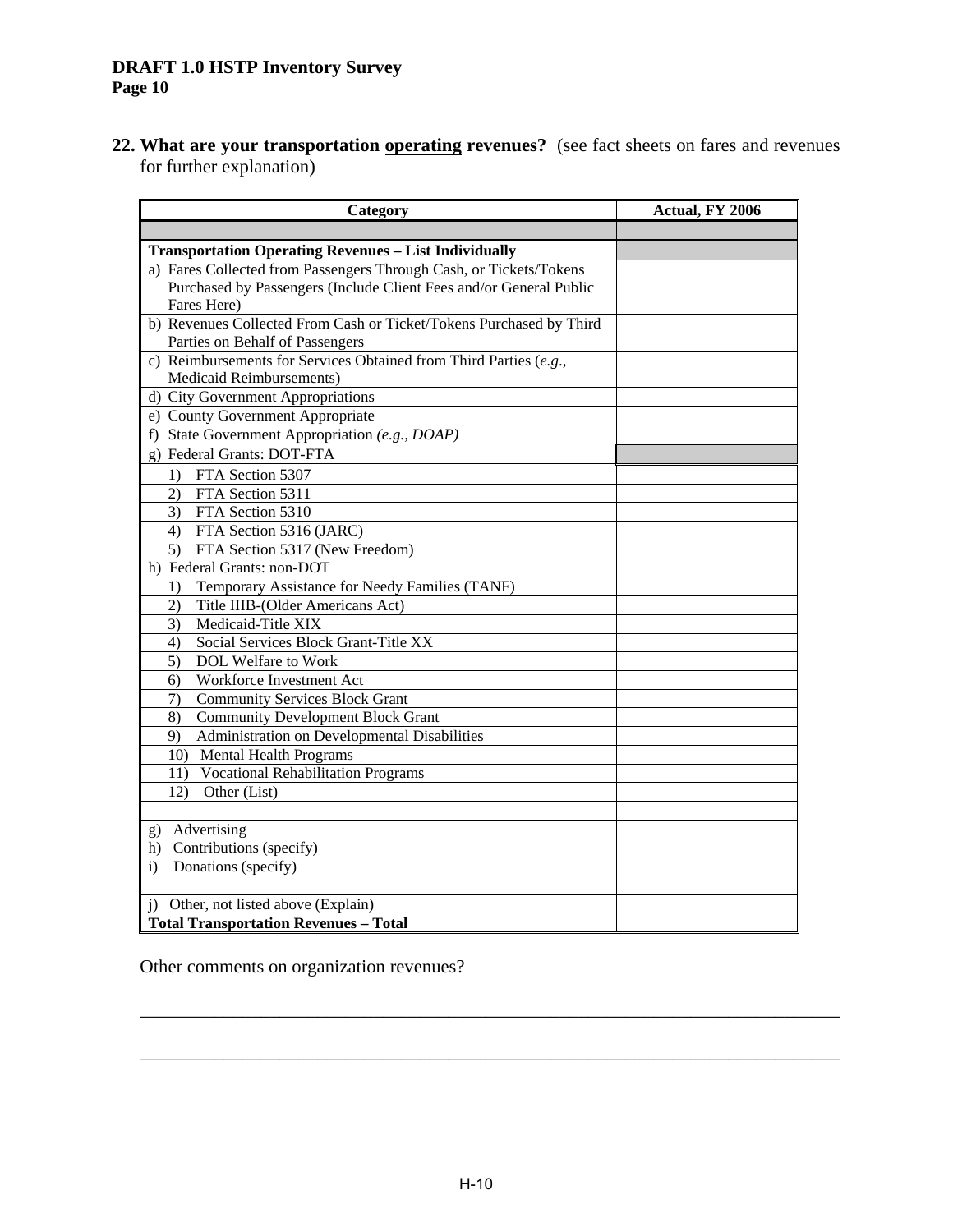**23. Did you receive any capital revenues during FY 2006 for transportation (e.g., facilities, vehicles, technology, etc.)?** 

| Category                                                          | Actual, FY 2006 |
|-------------------------------------------------------------------|-----------------|
|                                                                   |                 |
| <b>Transportation Capital Revenues - List Individually</b>        |                 |
| <b>DOT-FTA</b><br>a)                                              |                 |
| FTA Section 5307                                                  |                 |
| FTA Section 5309<br>$\mathbf{2}$                                  |                 |
| 3)<br>FTA Section 5311                                            |                 |
| FTA Section 5310<br>4)                                            |                 |
| FTA Section 5316 (JARC)<br>5)                                     |                 |
| FTA Section 5317 (New Freedom)<br>6)                              |                 |
| FTA Other (list)<br>7)                                            |                 |
| b) Non-DOT (please see previous list under operating and specify) |                 |
| 8)                                                                |                 |
| 9)                                                                |                 |
| 10)                                                               |                 |
| Taxes<br>b)                                                       |                 |
| Funds received from:<br>C)                                        |                 |
| <b>State</b><br>1)                                                |                 |
| 2)<br>County (list county)                                        |                 |
| 3)<br>City (list city)                                            |                 |
| Fundraising<br>d)                                                 |                 |
| Contributions from Charitable Foundations, etc.<br>e)             |                 |
| Other, not listed above (Explain)<br>f)                           |                 |
| <b>Total Transportation Capital Revenues - Total</b>              |                 |

\_\_\_\_\_\_\_\_\_\_\_\_\_\_\_\_\_\_\_\_\_\_\_\_\_\_\_\_\_\_\_\_\_\_\_\_\_\_\_\_\_\_\_\_\_\_\_\_\_\_\_\_\_\_\_\_\_\_\_\_\_\_\_\_\_\_\_\_\_\_\_\_\_\_\_

\_\_\_\_\_\_\_\_\_\_\_\_\_\_\_\_\_\_\_\_\_\_\_\_\_\_\_\_\_\_\_\_\_\_\_\_\_\_\_\_\_\_\_\_\_\_\_\_\_\_\_\_\_\_\_\_\_\_\_\_\_\_\_\_\_\_\_\_\_\_\_\_\_\_\_

\_\_\_\_\_\_\_\_\_\_\_\_\_\_\_\_\_\_\_\_\_\_\_\_\_\_\_\_\_\_\_\_\_\_\_\_\_\_\_\_\_\_\_\_\_\_\_\_\_\_\_\_\_\_\_\_\_\_\_\_\_\_\_\_\_\_\_\_\_\_\_\_\_\_\_

 $\overline{\phantom{a}}$  ,  $\overline{\phantom{a}}$  ,  $\overline{\phantom{a}}$  ,  $\overline{\phantom{a}}$  ,  $\overline{\phantom{a}}$  ,  $\overline{\phantom{a}}$  ,  $\overline{\phantom{a}}$  ,  $\overline{\phantom{a}}$  ,  $\overline{\phantom{a}}$  ,  $\overline{\phantom{a}}$  ,  $\overline{\phantom{a}}$  ,  $\overline{\phantom{a}}$  ,  $\overline{\phantom{a}}$  ,  $\overline{\phantom{a}}$  ,  $\overline{\phantom{a}}$  ,  $\overline{\phantom{a}}$ 

Other comments on organization capital revenues?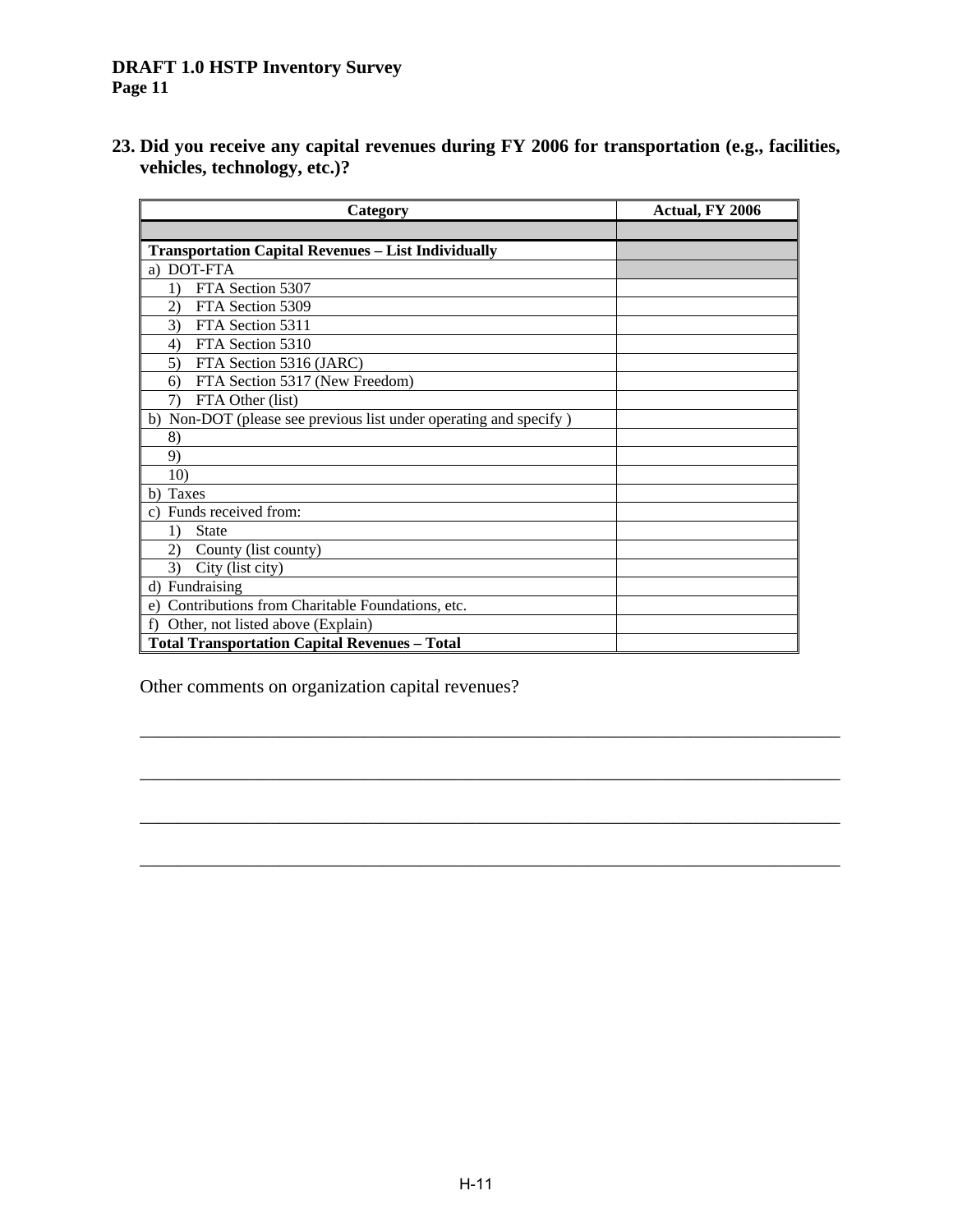## **24. What are your transportation operating and capital expenses?**

| Category                                                     | Actual, FY 2006 (or<br>most recent) |
|--------------------------------------------------------------|-------------------------------------|
|                                                              |                                     |
| <b>Transportation Operating Expenses - List Individually</b> |                                     |
| Transportation administration (non-operating personnel)      |                                     |
| Transportation operations (drivers, mechanics, fuel, etc.)   |                                     |
| Transportation maintenance (facilities and equipment)<br>3)  |                                     |
| Note: If you have included these expenses under #2, do not   |                                     |
| include them again.                                          |                                     |
| <b>Total Operating Expenses</b>                              |                                     |
|                                                              |                                     |
| b) Transportation Capital Expenses                           |                                     |
| <b>Total Transportation Operating and Capital Expenses</b>   |                                     |

Other comments on organization expenses?

**25. Does your agency make any payments to or have contracts with third parties to pay for transportation of the general public or for clients of your agency?** 

\_\_\_\_\_\_\_\_\_\_\_\_\_\_\_\_\_\_\_\_\_\_\_\_\_\_\_\_\_\_\_\_\_\_\_\_\_\_\_\_\_\_\_\_\_\_\_\_\_\_\_\_\_\_\_\_\_\_\_\_\_\_\_\_\_\_\_\_\_\_\_\_\_\_\_

No Nes No

**If No, Go to Question 30.**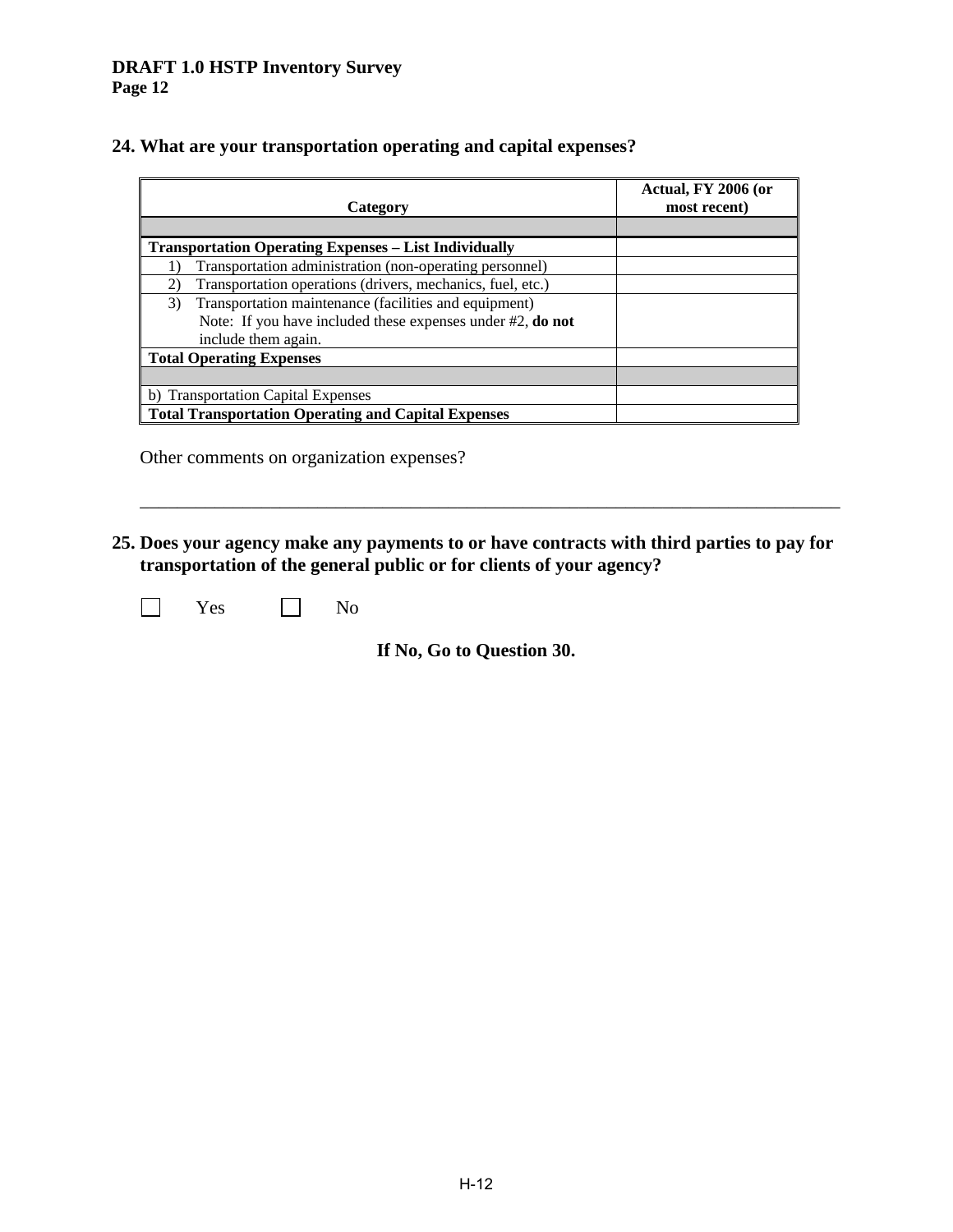**26. If your agency purchases client transportation services from third parties, please complete the following table. If the third party or parties are private individuals, do not list individual names; sum all such entries in one line labeled as "private individuals."** 

| <b>Transportation Payments Made to Third Parties for the</b><br><b>Purchase of Transportation Services</b> |                                                     |                                                                         |                                                         |  |  |
|------------------------------------------------------------------------------------------------------------|-----------------------------------------------------|-------------------------------------------------------------------------|---------------------------------------------------------|--|--|
| <b>Name of Third Party</b>                                                                                 | <b>Total Number</b><br>of Trips<br><b>Purchased</b> | <b>Rate and Basis of</b><br>Payment (e.g., Per<br>Mile, Per Trip, etc.) | <b>Total Amounts</b><br><b>Paid Last Fiscal</b><br>Year |  |  |
|                                                                                                            |                                                     |                                                                         |                                                         |  |  |
|                                                                                                            |                                                     |                                                                         |                                                         |  |  |
|                                                                                                            |                                                     |                                                                         |                                                         |  |  |
|                                                                                                            |                                                     |                                                                         |                                                         |  |  |
|                                                                                                            |                                                     |                                                                         |                                                         |  |  |
|                                                                                                            |                                                     |                                                                         |                                                         |  |  |

 Note: If different rates apply to different types of trips (e.g., ambulatory trips vs. nonambulatory trips), please specify each rate and ridership separately). Also, if rate structure incorporates more than on structure (e.g., a base rate plus a mileage-based rate), please specific accordingly.

# **V. ASSESSMENT OF NEEDS/COORDINATION**

**27.** What are the top five trip demand generators for your customers or clients, that is, to which five destinations do your customers or clients travel most often?

|                         |               | Weekday Ridership |         |            |         |               |                       |                     |                     |
|-------------------------|---------------|-------------------|---------|------------|---------|---------------|-----------------------|---------------------|---------------------|
| Place of<br>Destination | Town/<br>City | AM peak           | Mid day | PM<br>Peak | Evening | Over<br>night | Saturday<br>Ridership | Sunday<br>Ridership | Weekly<br>Ridership |
|                         |               |                   |         |            |         |               |                       |                     |                     |
|                         |               |                   |         |            |         |               |                       |                     |                     |
|                         |               |                   |         |            |         |               |                       |                     |                     |
|                         |               |                   |         |            |         |               |                       |                     |                     |
|                         |               |                   |         |            |         |               |                       |                     |                     |
|                         |               |                   |         |            |         |               |                       |                     |                     |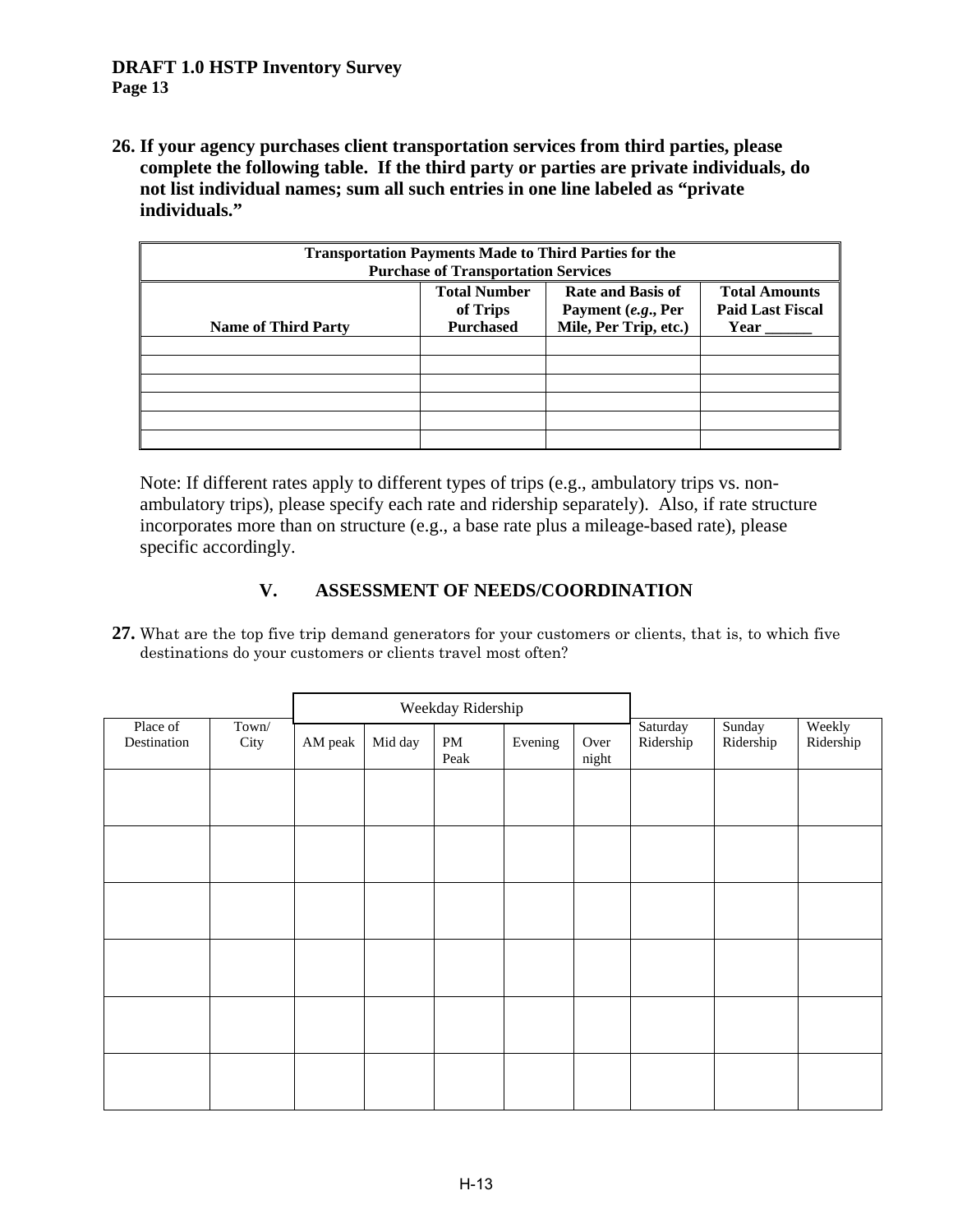- **28. What do you see as the greatest barriers to mobility in your service area?** *(Check all that apply).* 
	- Having to plan ahead Lack of service Lack of vehicles Lack of operating dollars Hours of operation Service boundaries Do not prefer to mix populations (i.e. disabled with non-disabled) Funding restrictions to provide service Turf issues Other (please specify below)

#### **29. What elements of the existing transportation network provide the most useful mobility options in your service area?** *(Check all that apply).*

\_\_\_\_\_\_\_\_\_\_\_\_\_\_\_\_\_\_\_\_\_\_\_\_\_\_\_\_\_\_\_\_\_\_\_\_\_\_\_\_\_\_\_\_\_\_\_\_\_\_\_\_\_\_\_\_\_\_\_\_\_\_\_\_\_\_\_\_\_\_\_\_\_\_

 $\overline{\phantom{a}}$  , and the contribution of the contribution of the contribution of the contribution of the contribution of the contribution of the contribution of the contribution of the contribution of the contribution of the

\_\_\_\_\_\_\_\_\_\_\_\_\_\_\_\_\_\_\_\_\_\_\_\_\_\_\_\_\_\_\_\_\_\_\_\_\_\_\_\_\_\_\_\_\_\_\_\_\_\_\_\_\_\_\_\_\_\_\_\_\_\_\_\_\_\_\_\_\_\_\_\_\_\_\_\_\_\_

\_\_\_\_\_\_\_\_\_\_\_\_\_\_\_\_\_\_\_\_\_\_\_\_\_\_\_\_\_\_\_\_\_\_\_\_\_\_\_\_\_\_\_\_\_\_\_\_\_\_\_\_\_\_\_\_\_\_\_\_\_\_\_\_\_\_\_\_\_\_\_\_\_\_\_\_\_\_

 Accessible vehicles Coordination efforts Mass Transit District (ability to cross county lines) Volunteers/someone who can provide transportation Information and referral service Toll-free number Other (please specify below)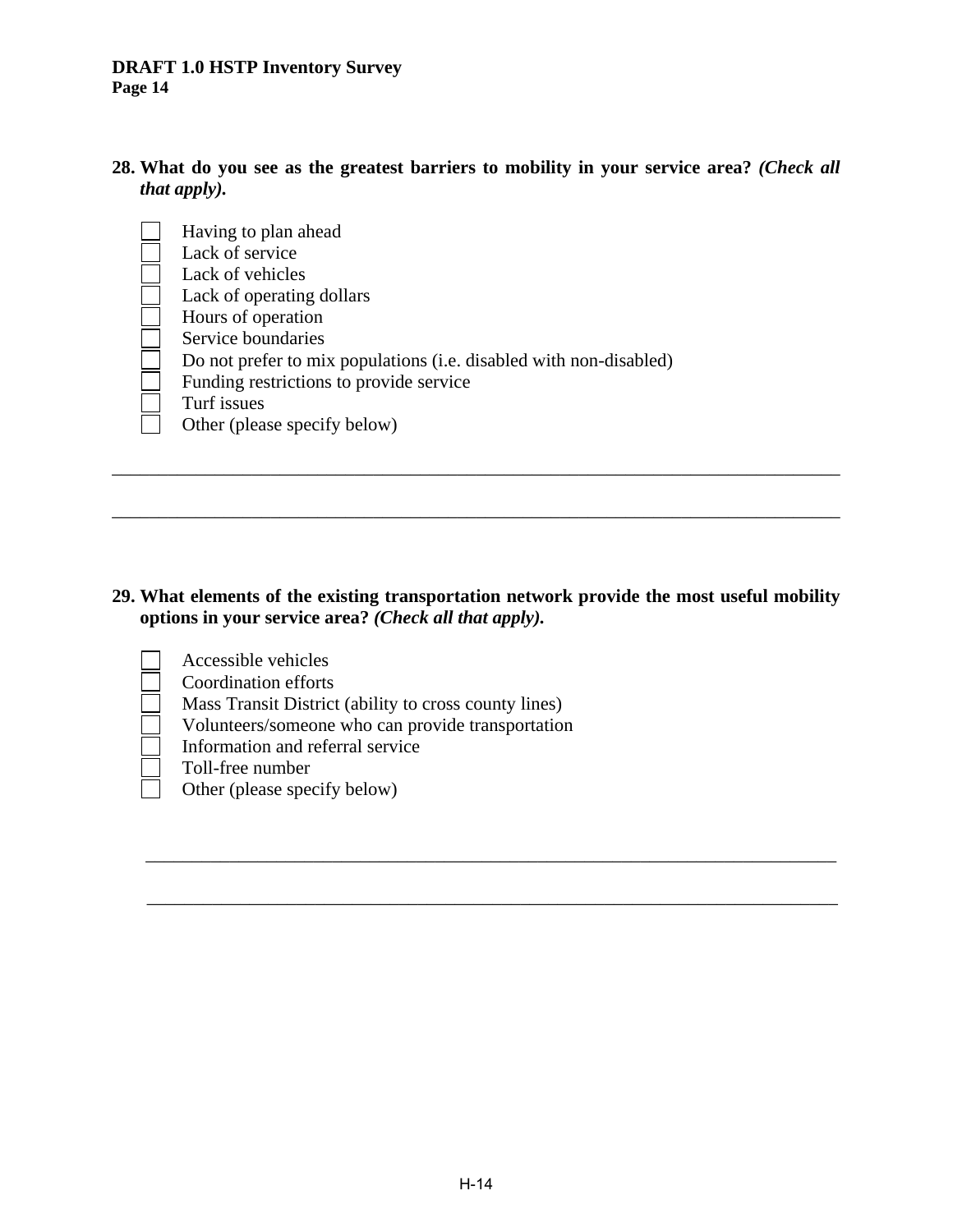**30. What issues, if any, have your coordination efforts encountered?** *(Check all that apply).*

 Billing and payment Insurance Driver qualifications Policies Different vehicles **Other** 

 **Please give further detail on the boxes checked above.**

**31. In your opinion, what do you see is the** *greatest obstacle* **to coordination and mobility in your service area?** 

 $\overline{\phantom{a}}$  , and the contribution of the contribution of the contribution of the contribution of the contribution of the contribution of the contribution of the contribution of the contribution of the contribution of the

 $\overline{\phantom{a}}$  , and the contribution of the contribution of the contribution of the contribution of the contribution of the contribution of the contribution of the contribution of the contribution of the contribution of the

\_\_\_\_\_\_\_\_\_\_\_\_\_\_\_\_\_\_\_\_\_\_\_\_\_\_\_\_\_\_\_\_\_\_\_\_\_\_\_\_\_\_\_\_\_\_\_\_\_\_\_\_\_\_\_\_\_\_\_\_\_\_\_\_\_\_\_\_\_\_\_\_\_\_

\_\_\_\_\_\_\_\_\_\_\_\_\_\_\_\_\_\_\_\_\_\_\_\_\_\_\_\_\_\_\_\_\_\_\_\_\_\_\_\_\_\_\_\_\_\_\_\_\_\_\_\_\_\_\_\_\_\_\_\_\_\_\_\_\_\_\_\_\_\_\_\_\_\_

 $\overline{\phantom{a}}$  , and the contribution of the contribution of the contribution of the contribution of the contribution of the contribution of the contribution of the contribution of the contribution of the contribution of the

 $\overline{\phantom{a}}$  , and the contribution of the contribution of the contribution of the contribution of the contribution of the contribution of the contribution of the contribution of the contribution of the contribution of the

 $\overline{\phantom{a}}$  ,  $\overline{\phantom{a}}$  ,  $\overline{\phantom{a}}$  ,  $\overline{\phantom{a}}$  ,  $\overline{\phantom{a}}$  ,  $\overline{\phantom{a}}$  ,  $\overline{\phantom{a}}$  ,  $\overline{\phantom{a}}$  ,  $\overline{\phantom{a}}$  ,  $\overline{\phantom{a}}$  ,  $\overline{\phantom{a}}$  ,  $\overline{\phantom{a}}$  ,  $\overline{\phantom{a}}$  ,  $\overline{\phantom{a}}$  ,  $\overline{\phantom{a}}$  ,  $\overline{\phantom{a}}$ 

 $\mathcal{L} = \{ \mathcal{L} = \{ \mathcal{L} = \{ \mathcal{L} = \mathcal{L} \} \mid \mathcal{L} = \{ \mathcal{L} = \{ \mathcal{L} = \mathcal{L} \} \mid \mathcal{L} = \{ \mathcal{L} = \{ \mathcal{L} = \mathcal{L} = \mathcal{L} \} \mid \mathcal{L} = \{ \mathcal{L} = \{ \mathcal{L} = \mathcal{L} = \mathcal{L} = \mathcal{L} \} \mid \mathcal{L} = \{ \mathcal{L} = \{ \mathcal{L} = \{ \mathcal{L} = \mathcal{L} = \mathcal{L} = \math$ 

**32. In your opinion, what** *enhancement is most needed* **to improve the coordination of public transit and human service transportation in your service area?** 

 $\overline{\phantom{a}}$  , and the contribution of the contribution of the contribution of the contribution of the contribution of the contribution of the contribution of the contribution of the contribution of the contribution of the

 $\overline{\phantom{a}}$  , and the contribution of the contribution of the contribution of the contribution of the contribution of the contribution of the contribution of the contribution of the contribution of the contribution of the

\_\_\_\_\_\_\_\_\_\_\_\_\_\_\_\_\_\_\_\_\_\_\_\_\_\_\_\_\_\_\_\_\_\_\_\_\_\_\_\_\_\_\_\_\_\_\_\_\_\_\_\_\_\_\_\_\_\_\_\_\_\_\_\_\_\_\_\_\_\_\_\_\_\_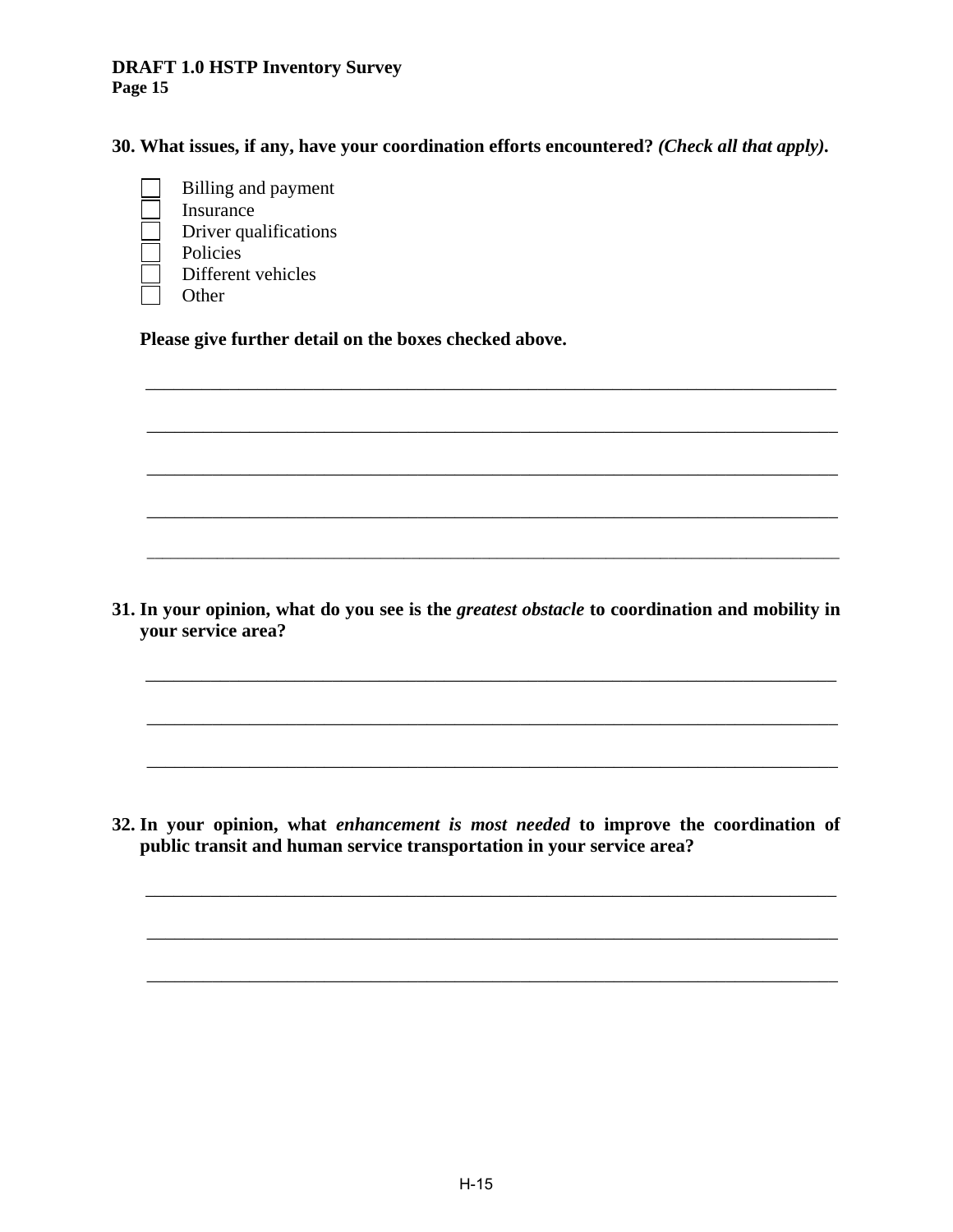| 33. In your community, do you know if an organized group has been formed to look at |
|-------------------------------------------------------------------------------------|
| coordination among transit providers, human service agencies and riders of public   |
| transit?                                                                            |

| M. |  |  |
|----|--|--|
|----|--|--|

**If yes to Question 36, has your organization actively participated in this group?** 

 $\Box$ Yes  $\Box$  No

Please give the name of the group and/or contact information if available.

**34. In your opinion, is there sustained support for coordinated transportation planning among elected officials, agency administrators, and other community leaders?** 

\_\_\_\_\_\_\_\_\_\_\_\_\_\_\_\_\_\_\_\_\_\_\_\_\_\_\_\_\_\_\_\_\_\_\_\_\_\_\_\_\_\_\_\_\_\_\_\_\_\_\_\_\_\_\_\_\_\_\_\_\_\_\_\_\_\_\_\_\_\_\_\_\_\_

 $\overline{\phantom{a}}$  , and the contribution of the contribution of the contribution of the contribution of the contribution of the contribution of the contribution of the contribution of the contribution of the contribution of the

 $\overline{\phantom{a}}$  ,  $\overline{\phantom{a}}$  ,  $\overline{\phantom{a}}$  ,  $\overline{\phantom{a}}$  ,  $\overline{\phantom{a}}$  ,  $\overline{\phantom{a}}$  ,  $\overline{\phantom{a}}$  ,  $\overline{\phantom{a}}$  ,  $\overline{\phantom{a}}$  ,  $\overline{\phantom{a}}$  ,  $\overline{\phantom{a}}$  ,  $\overline{\phantom{a}}$  ,  $\overline{\phantom{a}}$  ,  $\overline{\phantom{a}}$  ,  $\overline{\phantom{a}}$  ,  $\overline{\phantom{a}}$ 

\_\_\_\_\_\_\_\_\_\_\_\_\_\_\_\_\_\_\_\_\_\_\_\_\_\_\_\_\_\_\_\_\_\_\_\_\_\_\_\_\_\_\_\_\_\_\_\_\_\_\_\_\_\_\_\_\_\_\_\_\_\_\_\_\_\_\_\_\_\_\_\_\_\_\_

\_\_\_\_\_\_\_\_\_\_\_\_\_\_\_\_\_\_\_\_\_\_\_\_\_\_\_\_\_\_\_\_\_\_\_\_\_\_\_\_\_\_\_\_\_\_\_\_\_\_\_\_\_\_\_\_\_\_\_\_\_\_\_\_\_\_\_\_\_\_\_\_\_\_\_

\_\_\_\_\_\_\_\_\_\_\_\_\_\_\_\_\_\_\_\_\_\_\_\_\_\_\_\_\_\_\_\_\_\_\_\_\_\_\_\_\_\_\_\_\_\_\_\_\_\_\_\_\_\_\_\_\_\_\_\_\_\_\_\_\_\_\_\_\_\_\_\_\_\_\_

 $\Box$ Yes  $\Box$  No

If yes, please identify persons and/or contact information, if available.

**35. In your opinion, do you and members of the governing board perceive there to be real and tangible benefits to be realized if local organizations worked together to better coordinate the delivery of services?** 

 $\Box$ Yes  $\Box$  No

If yes, what are the potential benefits in your opinion?

 $\overline{\phantom{a}}$  , and the contribution of the contribution of the contribution of the contribution of the contribution of the contribution of the contribution of the contribution of the contribution of the contribution of the

 $\overline{\phantom{a}}$  , and the contribution of the contribution of the contribution of the contribution of the contribution of the contribution of the contribution of the contribution of the contribution of the contribution of the

**\_\_\_\_\_\_\_\_\_\_\_\_\_\_\_\_\_\_\_\_\_\_\_\_\_\_\_\_\_\_\_\_\_\_\_\_\_\_\_\_\_\_\_\_\_\_\_\_\_\_\_\_\_\_\_\_\_\_\_\_\_\_\_\_\_\_\_\_\_\_\_\_\_\_**